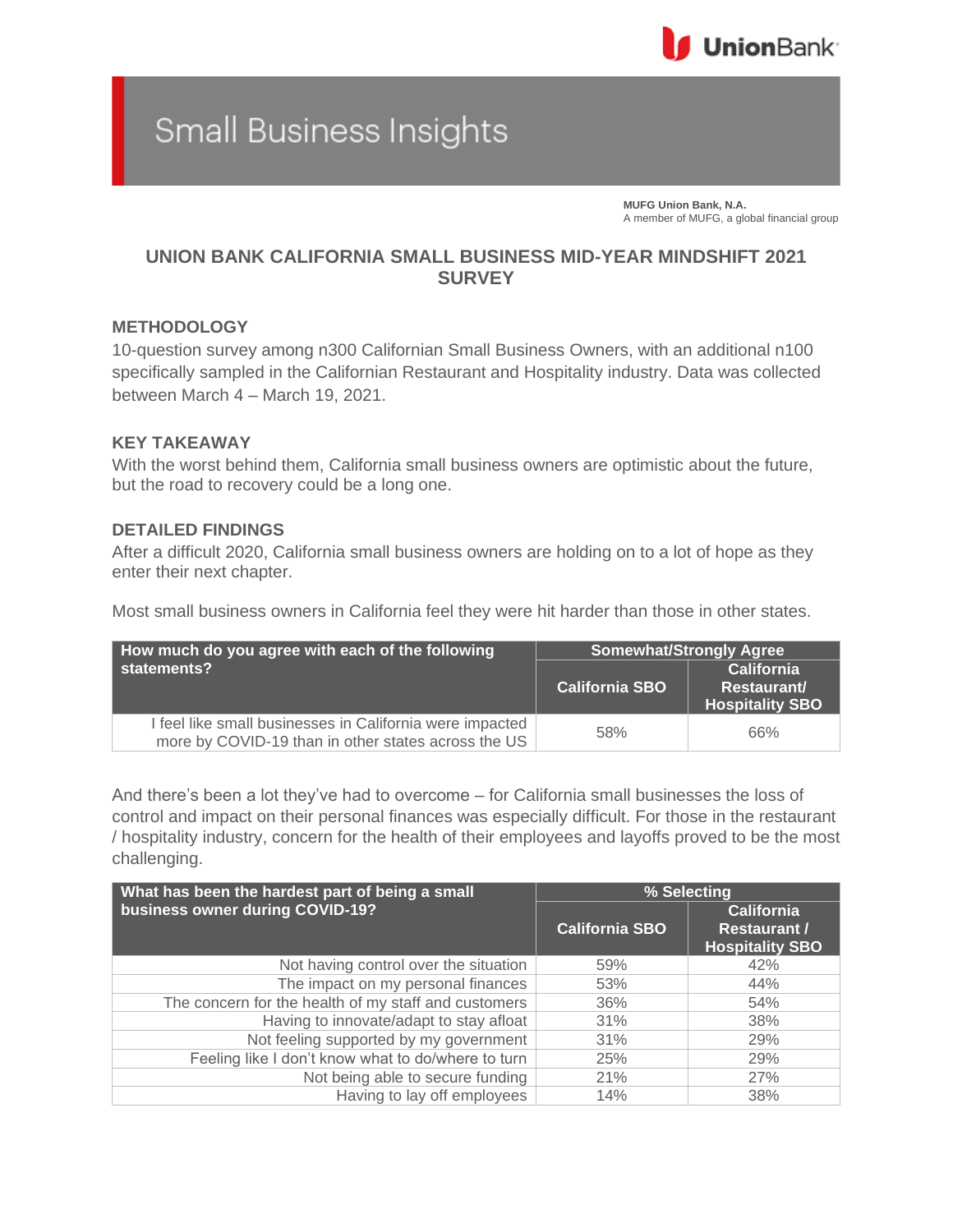| Having to close my business           |  |
|---------------------------------------|--|
| Not feeling supported by my community |  |

But that hasn't broken their spirit – 6 in 10 are currently optimistic, and over half are MORE optimistic than they were in 2020.

| What is your current outlook for your small business? | <b>Somewhat/Extremely</b> |                                                                    |
|-------------------------------------------------------|---------------------------|--------------------------------------------------------------------|
|                                                       | <b>California SBO</b>     | <b>California</b><br><b>Restaurant /</b><br><b>Hospitality SBO</b> |
| <b>Positive</b>                                       | 61%                       | 64%                                                                |
| Negative                                              | 20%                       | 16%                                                                |

| Compared to 2020, are you feeling | Somewhat/More         |                                                                    |
|-----------------------------------|-----------------------|--------------------------------------------------------------------|
|                                   | <b>California SBO</b> | <b>California</b><br><b>Restaurant /</b><br><b>Hospitality SBO</b> |
| <b>MORE Positive</b>              | 56%                   | 55%                                                                |
| <b>MORE</b> Negative              | 18%                   | 13%                                                                |

This is particularly true among younger business owners (18-34).

| <b>Age Group</b> | <b>Somewhat/Extremely Positive</b> |                                                                    |
|------------------|------------------------------------|--------------------------------------------------------------------|
|                  | <b>California SBO</b>              | <b>California</b><br><b>Restaurant /</b><br><b>Hospitality SBO</b> |
| $18 - 34$        | 76%                                | 71%                                                                |
| $35 - 54$        | 65%                                | 65%                                                                |
| $55+$            | 45%                                | 38%                                                                |

So what's driving their outlook?

- Those feeling more positive credited the availability of a vaccine, the new presidential administration, and the world reopening with the loosening of restrictions on businesses.
	- o Owners with a more positive outlook credited the vaccine, while still being cautiously optimistic that "everything is slowly reopening" and that we're "almost back to normal." Respondents also noted Joe Biden's election as well as new relief bills for their outlook.
- Those who felt more negative bemoaned the response of politicians to COVID-19, loss of business or an anticipated slow economic recovery as reasons for their outlook.
	- o Respondents noted at the one-year mark for COVID-19 there is "no end in sight," that they can't meet with clients, or that "too many small businesses will remain closed" blaming the Governor for keeping the state closed saying "businesses are suffering because of him."

Beyond excitement around what's to come, many small business owners have also had some rewarding moments along the way.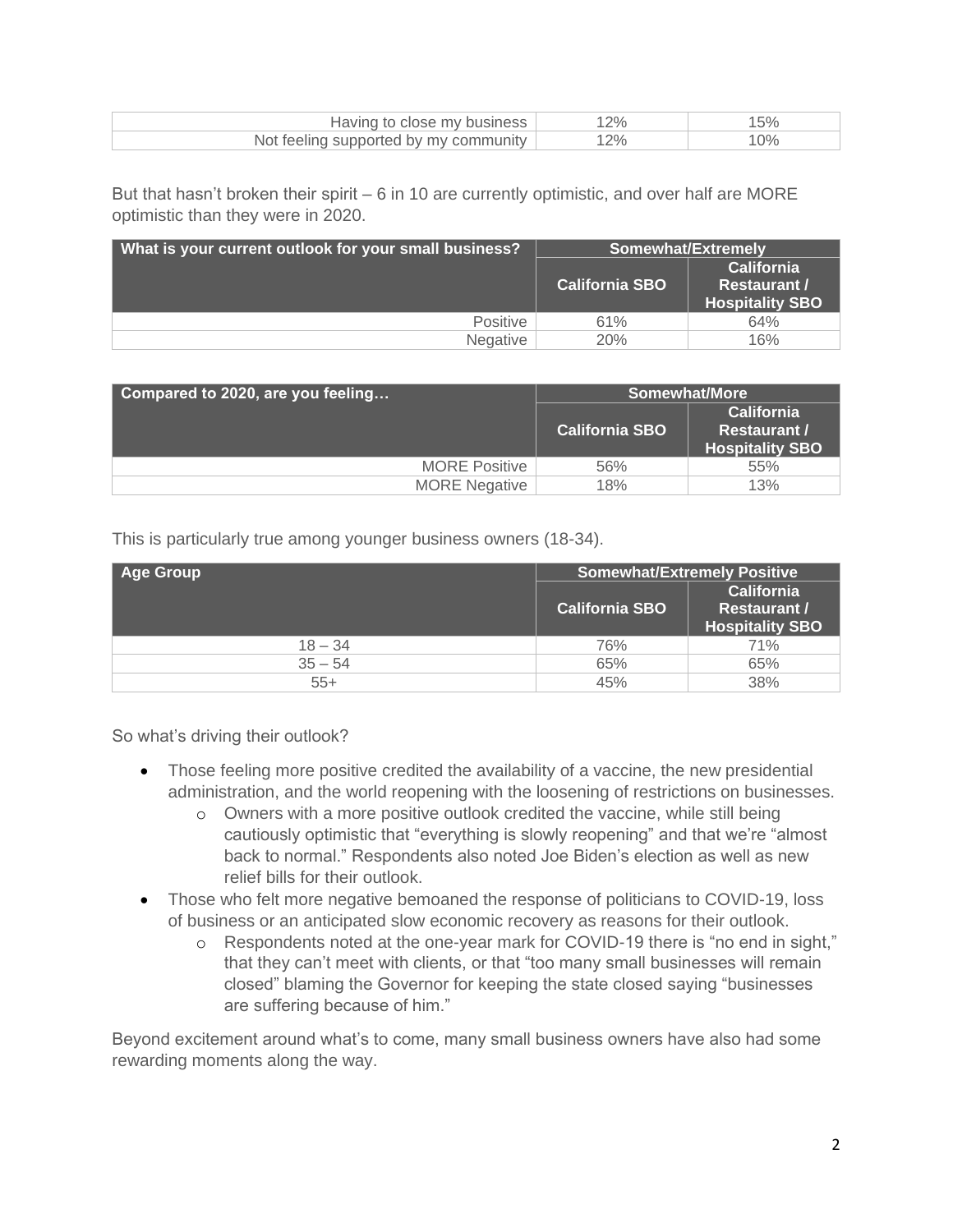| What, if anything, has been a silver lining of being a small             | % Selecting                     |                                                                    |
|--------------------------------------------------------------------------|---------------------------------|--------------------------------------------------------------------|
| business owner during COVID-19?                                          | <b>California</b><br><b>SBO</b> | <b>California</b><br><b>Restaurant /</b><br><b>Hospitality SBO</b> |
| Ability to become more efficient in how I do my business                 | 39%                             | 37%                                                                |
| The rewarding feeling of overcoming a difficult challenge                | 37%                             | 23%                                                                |
| It solidified my passion for what I do                                   | 31%                             | 36%                                                                |
| The challenge of having to innovate and adapt                            | 30%                             | 33%                                                                |
| The ability to leverage new opportunities created due to the<br>pandemic | 28%                             | 32%                                                                |
| The support from my local community                                      | 18%                             | 37%                                                                |
| The support/community from other small business owners                   | 14%                             | 32%                                                                |
| The support received from the government                                 | 14%                             | 30%                                                                |

While there is a lot of excitement and energy around what's to come, many small business owners will have a difficult road to recovery.

Many small businesses had to make significant investments into their business in order to operate safely during COVID-19, particularly those in the restaurant / hospitality industry.

| To your best estimate, about how much would you say                               | % Selecting           |                                               |
|-----------------------------------------------------------------------------------|-----------------------|-----------------------------------------------|
| your business has spent on changes/adjustments to<br>remain open during COVID-19? | <b>California SBO</b> | <b>Restaurant /</b><br><b>Hospitality SBO</b> |
| \$0                                                                               | 23%                   | $1\%$                                         |
| \$1 to less than \$5k                                                             | 12%                   | $1\%$                                         |
| \$5k-\$20k                                                                        | 37%                   | 23%                                           |
| \$21k-\$50k                                                                       | 13%                   | 33%                                           |
| More than \$50k                                                                   | 14%                   | 42%                                           |
| <b>AVERAGE SPENT</b>                                                              | \$27,653              | \$73,510                                      |

| % of SBOs who invested money in each of these<br>changes/adjustments (includes any investment/spend | % Selecting<br>(NET across all spend brackets) |                                               |
|-----------------------------------------------------------------------------------------------------|------------------------------------------------|-----------------------------------------------|
| level)                                                                                              | <b>California SBO</b>                          | <b>Restaurant /</b><br><b>Hospitality SBO</b> |
| PPE (personal protective equipment)                                                                 | 58%                                            | 85%                                           |
| Increased cleaning or sanitization services                                                         | 54%                                            | 94%                                           |
| New or increased marketing / advertising                                                            | 45%                                            | 74%                                           |
| New website / e-commerce platform / app development                                                 | 41%                                            | 64%                                           |
| New products / services / menus / packaging                                                         | 37%                                            | 77%                                           |
| Updated signage, banners, decals, customer/employee<br>directions                                   | 33%                                            | 82%                                           |
| Delivery services                                                                                   | 31%                                            | 87%                                           |
| Plexi-glass dividers/ Other methods to separate customers                                           | 28%                                            | 74%                                           |
| New hires                                                                                           | 25%                                            | 52%                                           |
| New payment system                                                                                  | 25%                                            | 59%                                           |
| Outdoor seating                                                                                     | 16%                                            | 76%                                           |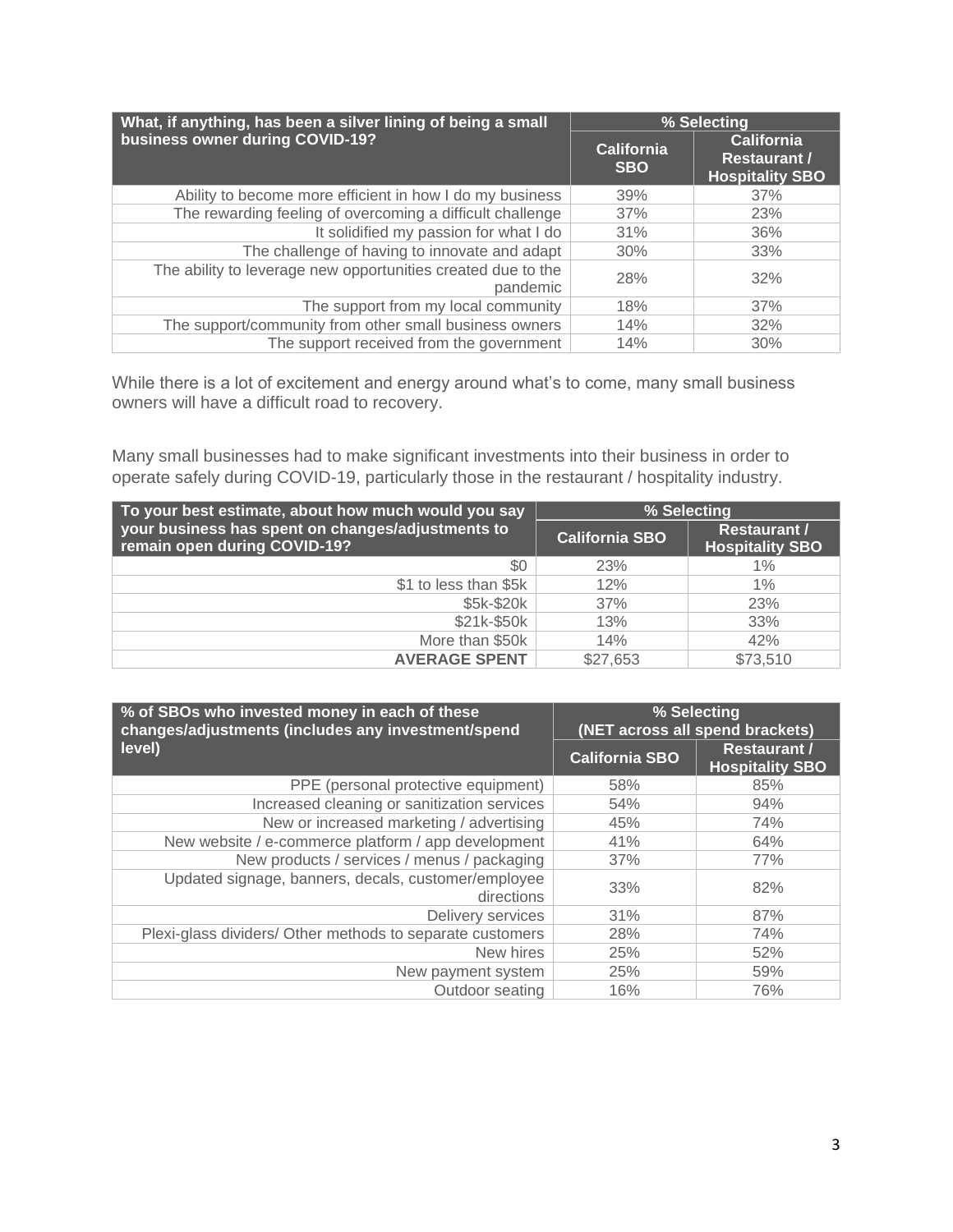And more than half saw revenue decreases as a result of COVID-19, though despite high investments in COVID-19 protocols, restaurant / hospitality small business owners report they've had less of a hit in revenue.

| To your best estimate, how has your small business's<br>revenue been impacted as a result of COVID-19? | <b>California SBO</b> | <b>Restaurant /</b><br><b>Hospitality SBO</b> |
|--------------------------------------------------------------------------------------------------------|-----------------------|-----------------------------------------------|
| % who have experienced a decrease in revenue                                                           | 58%                   | 62%                                           |
| Median revenue loss                                                                                    | 45%                   | 24%                                           |

The minimized impact on small business owners in the restaurant / hospitality industry may be due to the fact that they've seen much higher levels of financial support.

| Which of the following sources of funding / support /                     | % Selecting           |                                               |
|---------------------------------------------------------------------------|-----------------------|-----------------------------------------------|
| relief programs has helped your small business during<br><b>COVID-19?</b> | <b>California SBO</b> | <b>Restaurant /</b><br><b>Hospitality SBO</b> |
| % who received ANY financial support                                      | 54%                   | 89%                                           |
| <b>Types of financial support received</b>                                |                       |                                               |
| Government support (NET)                                                  | 36%                   | 64%                                           |
| Personal finances                                                         | 17%                   | 28%                                           |
| Family/friends                                                            | 14%                   | 24%                                           |
| Banks (NET)                                                               | 8%                    | 38%                                           |
| Community / Non-profits (NET)                                             | 6%                    | 18%                                           |
| <b>Private Sector</b>                                                     | 5%                    | 12%                                           |

In fact, many small business owners outside of the restaurant / hospitality industry feel that both the federal and local government failed them during COVID-19.

| How much do you agree with each of the following                                                      | <b>Somewhat/Strongly Agree</b> |                                               |
|-------------------------------------------------------------------------------------------------------|--------------------------------|-----------------------------------------------|
| statements?                                                                                           | <b>California SBO</b>          | <b>Restaurant /</b><br><b>Hospitality SBO</b> |
| I feel the <b>federal government</b> has <b>supported</b> my small<br>business during COVID-19<br>Vs. | 31%                            | 53%                                           |
| I feel like the <b>federal government</b> has <b>failed</b> its small                                 | 53%                            | 47%                                           |
| businesses<br>I feel the <b>California state government</b> has                                       |                                |                                               |
| supported my small business during COVID-19                                                           | 30%                            | 59%                                           |
| Vs.                                                                                                   |                                |                                               |
| I feel like the California state government has failed its<br>small businesses                        | 51%                            | 42%                                           |
| I feel my local county government has supported<br>my small business during COVID-19                  |                                |                                               |
| Vs.                                                                                                   | 28%                            | 54%                                           |
| I feel like my local county government has failed its small<br>businesses                             | 42%                            | 43%                                           |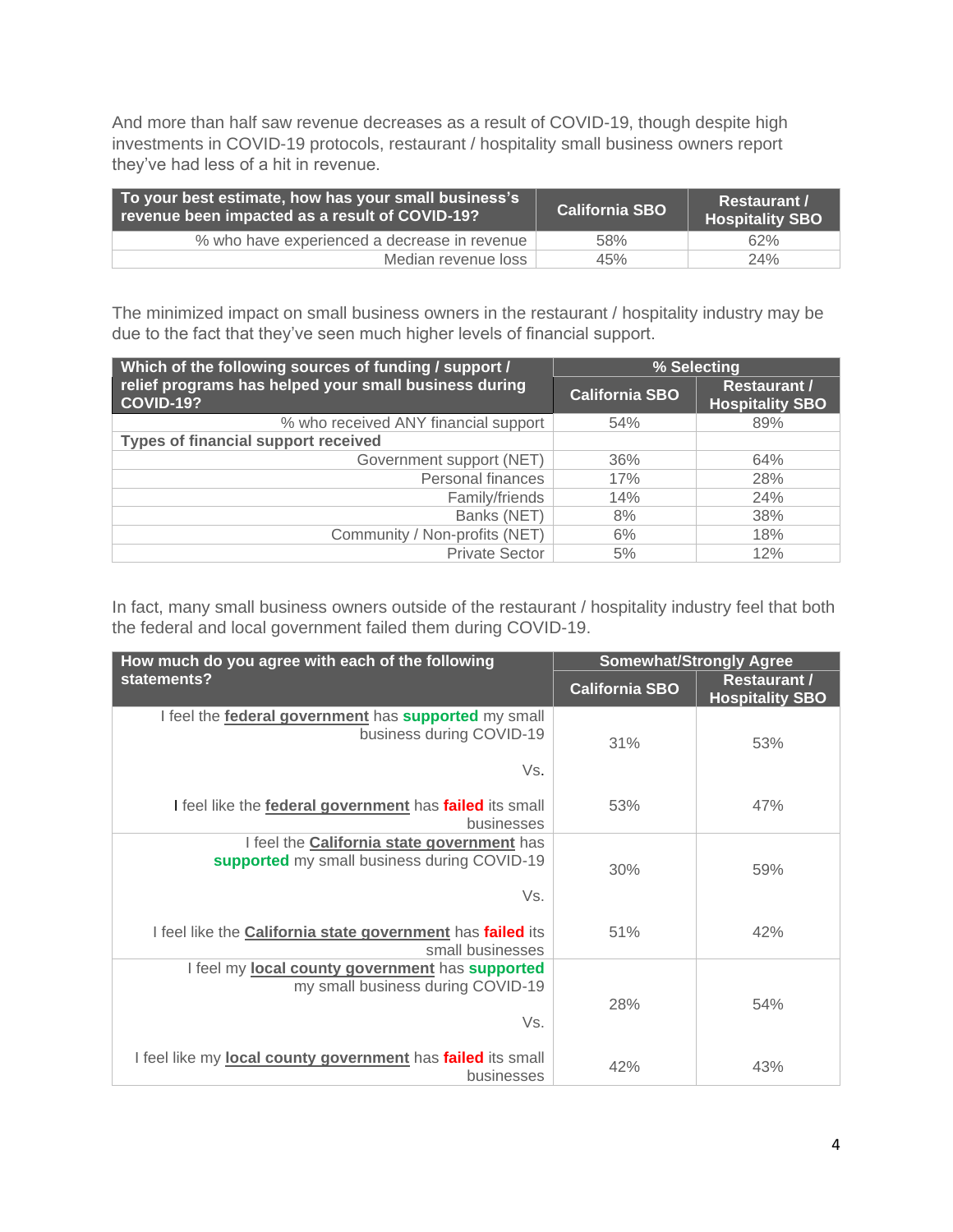| I feel my local city government has supported my<br>small business during COVID-19<br>Vs. | 28% | 49% |
|-------------------------------------------------------------------------------------------|-----|-----|
| I feel like my <b>local city government</b> has <b>failed</b> its small<br>businesses     | 41% | 47% |

However, most feel their local community had a more positive impact during COVID-19 compared to the government.

| How much do you agree with each of the following                                           | <b>Somewhat/Strongly Agree</b> |                                               |
|--------------------------------------------------------------------------------------------|--------------------------------|-----------------------------------------------|
| statements?                                                                                | <b>California SBO</b>          | <b>Restaurant /</b><br><b>Hospitality SBO</b> |
| I feel my <b>local community</b> has <b>supported</b> my small<br>business during COVID-19 | 41%                            | 63%                                           |
| Vs.                                                                                        |                                |                                               |
| I feel like my local community has failed its small<br>businesses                          | 29%                            | 41%                                           |

Along the road to recovery are many stops small business owners believe will help them to survive.

A lot of good things are on the horizon for small businesses – and while there's concern around new COVID-19 strains, most are looking forward to the continued vaccine rollout, additional financial support, and easing of restrictions.

| How do you feel the following will impact your small           |                            |                            | <b>Will Somewhat/Significantly Hurt/Help</b>  |                            |
|----------------------------------------------------------------|----------------------------|----------------------------|-----------------------------------------------|----------------------------|
| business's ability to survive?                                 | <b>California SBO</b>      |                            | <b>Restaurant /</b><br><b>Hospitality SBO</b> |                            |
|                                                                | <b>Will</b><br><b>HELP</b> | <b>Will</b><br><b>HURT</b> | <b>Will</b><br><b>HELP</b>                    | <b>Will</b><br><b>HURT</b> |
| The continued rollout and distribution of COVID-19<br>vaccines | 68%                        | 5%                         | 63%                                           | 13%                        |
| The recent lifting of COVID-19 restrictions in California      | 55%                        | 7%                         | 64%                                           | 13%                        |
| The upcoming federal stimulus package                          | 54%                        | 3%                         | 70%                                           | 5%                         |
| The new presidential administration                            | 45%                        | 21%                        | 56%                                           | 14%                        |
| Federal economic relief programs                               | 44%                        | 4%                         | 63%                                           | 9%                         |
| California state economic relief programs                      | 42%                        | 5%                         | 60%                                           | 11%                        |
| Local community economic relief                                | 30%                        | 3%                         | 54%                                           | 9%                         |
| The new COVID-19 strains                                       | 8%                         | 55%                        | 19%                                           | 47%                        |

Women-owned small businesses were hit harder and felt particularly unsupported during COVID-19. However, they remain undeterred and are optimistic about the future.

Women small business owners felt particularly powerless during COVID-19.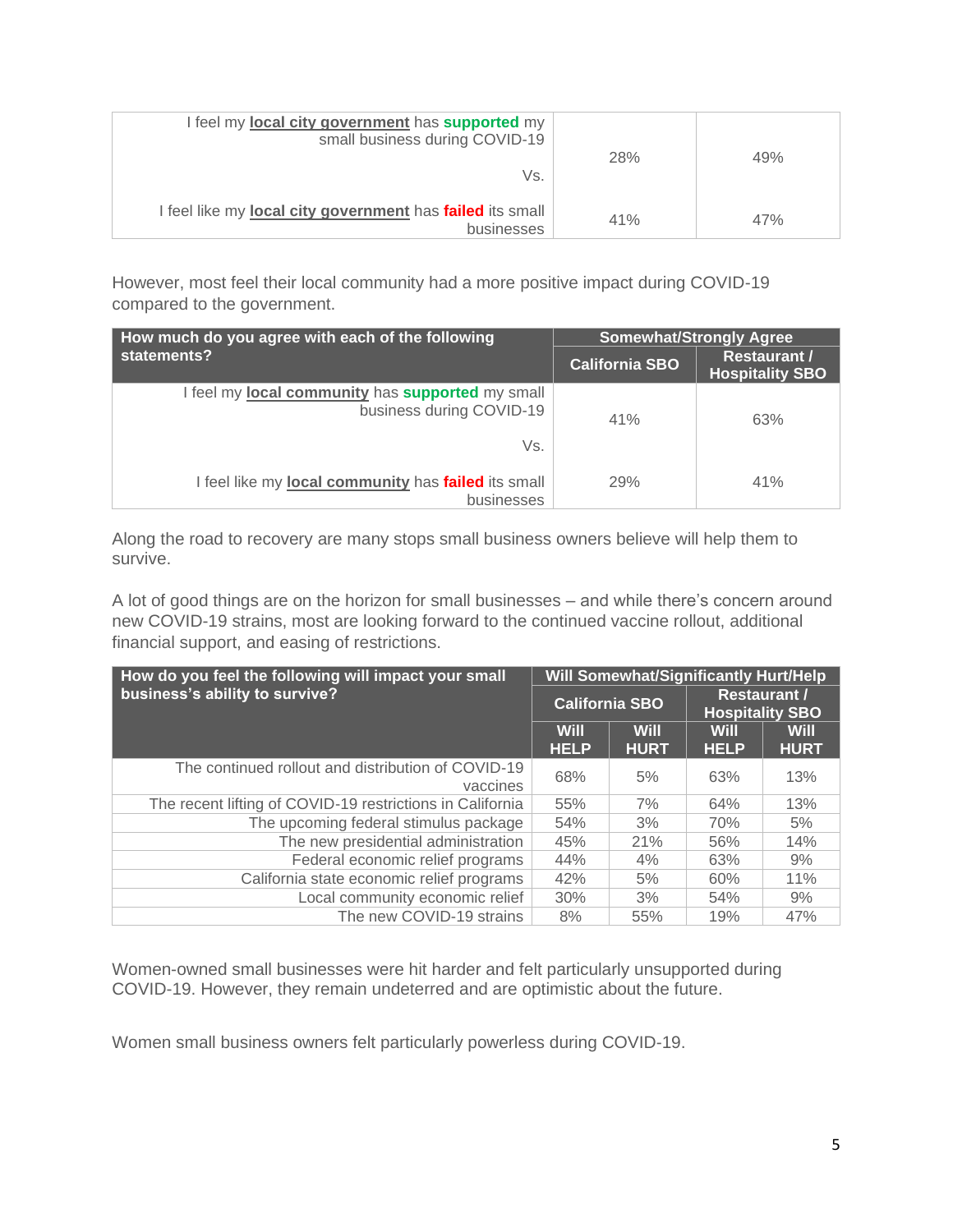| What has been the hardest part of being a small<br>business owner during COVID-19? | % Selecting                          |                                 |
|------------------------------------------------------------------------------------|--------------------------------------|---------------------------------|
|                                                                                    | <b>Male</b><br><b>California SBO</b> | Female<br><b>California SBO</b> |
| Not having control over the situation                                              | 54%                                  | 64%                             |

Which is unsurprising given they report higher revenue losses in combination with less support from the government and their own network.

| To your best estimate, how has your small business's | Male <sup>1</sup>     | N FemaleN             |
|------------------------------------------------------|-----------------------|-----------------------|
| revenue been impacted as a result of COVID-19?       | <b>California SBO</b> | <b>California SBO</b> |
| Median revenue loss                                  | 35%                   | 50%                   |

| How much do you agree with each of the following<br>statements?                           | <b>Somewhat/Strongly Agree</b>       |                                 |
|-------------------------------------------------------------------------------------------|--------------------------------------|---------------------------------|
|                                                                                           | <b>Male</b><br><b>California SBO</b> | Female<br><b>California SBO</b> |
| I feel the federal government has supported my small<br>business during COVID-19          | 41%                                  | 21%                             |
| I feel the California state government has<br>supported my small business during COVID-19 | 38%                                  | 22%                             |
| I feel my local county government has supported my<br>small business during COVID-19      | 38%                                  | 18%                             |
| I feel my <b>local city government</b> has supported my<br>small business during COVID-19 | 37%                                  | 18%                             |

| Which of the following sources of funding / support /<br>relief programs has helped your small business during<br>  COVID-19? | % Selecting                          |                                 |
|-------------------------------------------------------------------------------------------------------------------------------|--------------------------------------|---------------------------------|
|                                                                                                                               | <b>Male</b><br><b>California SBO</b> | Female<br><b>California SBO</b> |
| Family/friends                                                                                                                | 18%                                  | 9%                              |

This has hindered their ability to invest in their business to operate safely during COVID-19 compared to their male peers.

| To your best estimate, about how much would you say<br>your business has spent on changes/adjustments to<br>remain open during COVID-19? | % Selecting           |                       |
|------------------------------------------------------------------------------------------------------------------------------------------|-----------------------|-----------------------|
|                                                                                                                                          | <b>Male</b>           | Female                |
|                                                                                                                                          | <b>California SBO</b> | <b>California SBO</b> |
| \$0                                                                                                                                      | 19%                   | 27%                   |
| \$1 to less than \$5k                                                                                                                    | 10%                   | 15%                   |
| \$5k-\$20k                                                                                                                               | 35%                   | 40%                   |
| \$21k-\$50k                                                                                                                              | 16%                   | 10%                   |
| More than \$50k                                                                                                                          | 20%                   | 7%                    |
| <b>AVERAGE SPENT</b>                                                                                                                     | \$38,007              | \$16,685              |

However, this hasn't broken their spirit – more than half are feeling better than in 2020 and are hopeful for the future.